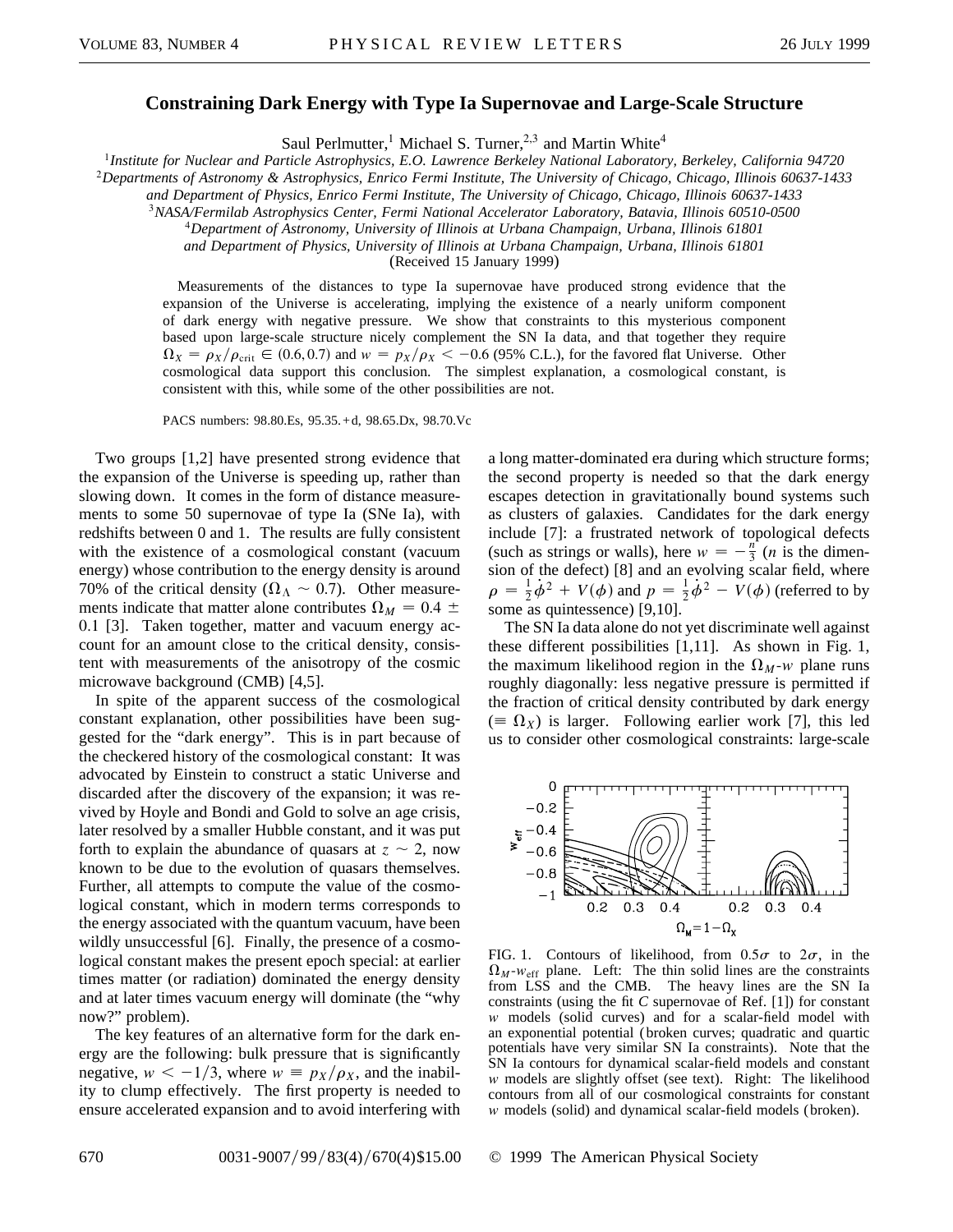structure, anisotropy of the CMB, the age of the Universe, gravitational lensing, and measurements of the Hubble constant and of the matter density. As we shall show, some of the additional constraints, especially large-scale structure, complement the SN Ia constraint, and serve to sharpen the limits to  $\Omega_M$  and *w*; others primarily illustrate the consistency of these measurements with the SN Ia result. In the end, we find  $\Omega_X \in (0.6, 0.7)$  and  $w < -0.6$ (95% C.L.).

*Method.*—Our underlying cosmological paradigm is a flat, cold dark matter model [12] with a dark-energy component  $(\Omega_M + \Omega_X = 1)$ , though as we will discuss later our results are more general. We restrict ourselves to flat models both because they are preferred by the CMB anisotropy data and because a flat Universe is strongly favored by inflation. We restrict ourselves to cold dark matter models because of the success of the cold dark matter paradigm and the lack of a viable alternative. For our space of models we construct marginalized likelihood functions based upon SNe Ia, large-scale structure, and other cosmological measurements, as described below.

Our model parameter space includes the usual cosmological parameters  $(\Omega_M, \Omega_B h^2,$  and *h*) and the amplitude and spectral index of the spectrum of Gaussian curvature fluctuations ( $\sigma_8$  and *n*). For the dark-energy component, we choose to focus on the dynamical scalar-field models, because the frustrated defect models are at best marginally consistent with the SN Ia data alone [1,11].

In the dynamical scalar-field models the equation of state *w* can vary with time. However, for most of our purposes, only one additional free parameter needs to be specified, an "effective" equation of state. We choose  $\hat{w}_{eff}$ to be that value *w* which, if the Universe had *w* constant, would reproduce the conformal age today. We choose this definition because the CMB anisotropy spectrum and the Cosmic Background Explorer (COBE) normalization of the matter power spectrum remain constant (to within 5%– 10%) for different scalar field models with the same  $\hat{w}_{eff}$ [13]. For the models under consideration  $\hat{w}_{\text{eff}}$  is closely approximated by [14]

$$
w_{\rm eff} \equiv \int da \,\Omega_{\phi}(a) w(a) / \int da \,\Omega_{\phi}(a) \,, \qquad (1)
$$

where  $\Omega_{\phi}(a)$  is the epoch-dependent fraction of critical density contribution by the scalar field. Since it is simpler to compute, we have used  $w_{\text{eff}}$  throughout. Our results also apply to constant *w* models (e.g., frustrated defects), by taking  $w = w_{\text{eff}}$ .

While  $w_{\text{eff}}$  neatly parametrizes the scalar-field models from the standpoint of large-scale structure and the CMB anisotropy, it does not do as well when it comes to the SN Ia data. Recall that  $w_{\text{eff}}$  as defined in Eq. (1) receives a contribution from a wide range of redshifts. The SN Ia data, however, are sensitive mostly to  $z \sim 1/2$ . Since *w* becomes less negative with time in the models we are considering, the SN Ia data "see" a less negative *w* than

the CMB by a model dependent amount. We shall return to this point later.

We normalize our models to the COBE 4-year data [15] using the method of Ref. [16]. Beyond the COBE measurements, the small-scale anisotropy of the microwave background tells us that the Universe is close to being spatially flat (position of the first acoustic peak) and that  $\Omega_M$  is less than one and/or the baryon density is high (height of the first acoustic peak). We have not included a detailed fit to the current data (see, e.g., Ref. [4]), but rather impose flatness. The additional facts that might be gleaned from present CMB measurements,  $\Omega_M < 1$  and high baryon density, are in fact much more strongly imposed by the large-scale structure data (in the absence of a significant amount of hot dark matter) and the Burles-Tytler deuterium measurement.

To allow for the possibility that light does not faithfully trace mass (biasing), we require that the power-spectrum [17] fit the *shape* of the redshift-survey data as compiled by Ref. [18]. On smaller scales we require that all of our models reproduce the observed abundance of rich clusters of galaxies. This is accomplished by requiring  $\sigma_8 =$  $(0.55 \pm 0.1)\Omega_M^{-0.5}$ , where  $\sigma_8$  is the rms mass fluctuation in spheres of  $8h^{-1}$  Mpc computed in linear theory [19]. The baryon density is fixed at the central value indicated by the Burles-Tytler deuterium measurements,  $\Omega_B h^2 =$  $0.019 \pm 0.001$  [20]. We marginalize over the spectral index and Hubble constant, assuming Gaussian priors with  $n = 0.95 \pm 0.05$ , which encompasses most inflationary models, and  $h = 0.65 \pm 0.05$ , which is consistent with current measurements.

There are three other cosmological constraints that we did not impose: the age of the Universe,  $t_0 = (14 \pm 1)$ 2) Gyr [21]; direct measurements of the matter density,  $\Omega_M = 0.4 \pm 0.1$ , and the frequency of multiply imaged quasars. While important, these constraints serve to prove consistency, rather than to provide significant complementary information. For example, the SN Ia data together with our Hubble constant constraint lead to an almost identical age constraint [1,2]. The lensing constraint, recently studied in detail for dynamical scalar-field models [22], excludes the region of large  $\Omega_X$  and very negative *w* (at 95% C.L., below the line  $w_{\text{eff}} = -0.55 - 1.8\Omega_M$ , which is disfavored by the SN Ia data. The matter density determined by direct measurements,  $\Omega_M = 0.4 \pm 0.1$  [3], is consistent with that imposed by the large-scale structure (LSS) and Hubble constant constraints. [Even if one imposes the most stringent constraint to the matter density, that based upon the cluster baryon fraction and big bang nucleosynthesis (BBN) baryon density,  $\Omega_M h^{1/2} = 0.3 \pm$ 0.05, our likelihood contours do not change appreciably.]

*Results.*—As can be seen in Fig. 1, our LSS and CMB constraints neatly complement the SN Ia data. LSS tightly constrains  $\Omega_M$ , but is less restrictive along the  $w_{\text{eff}}$  axis. This is easy to understand: in order to fit the power spectrum data, a COBE-normalized CDM model must have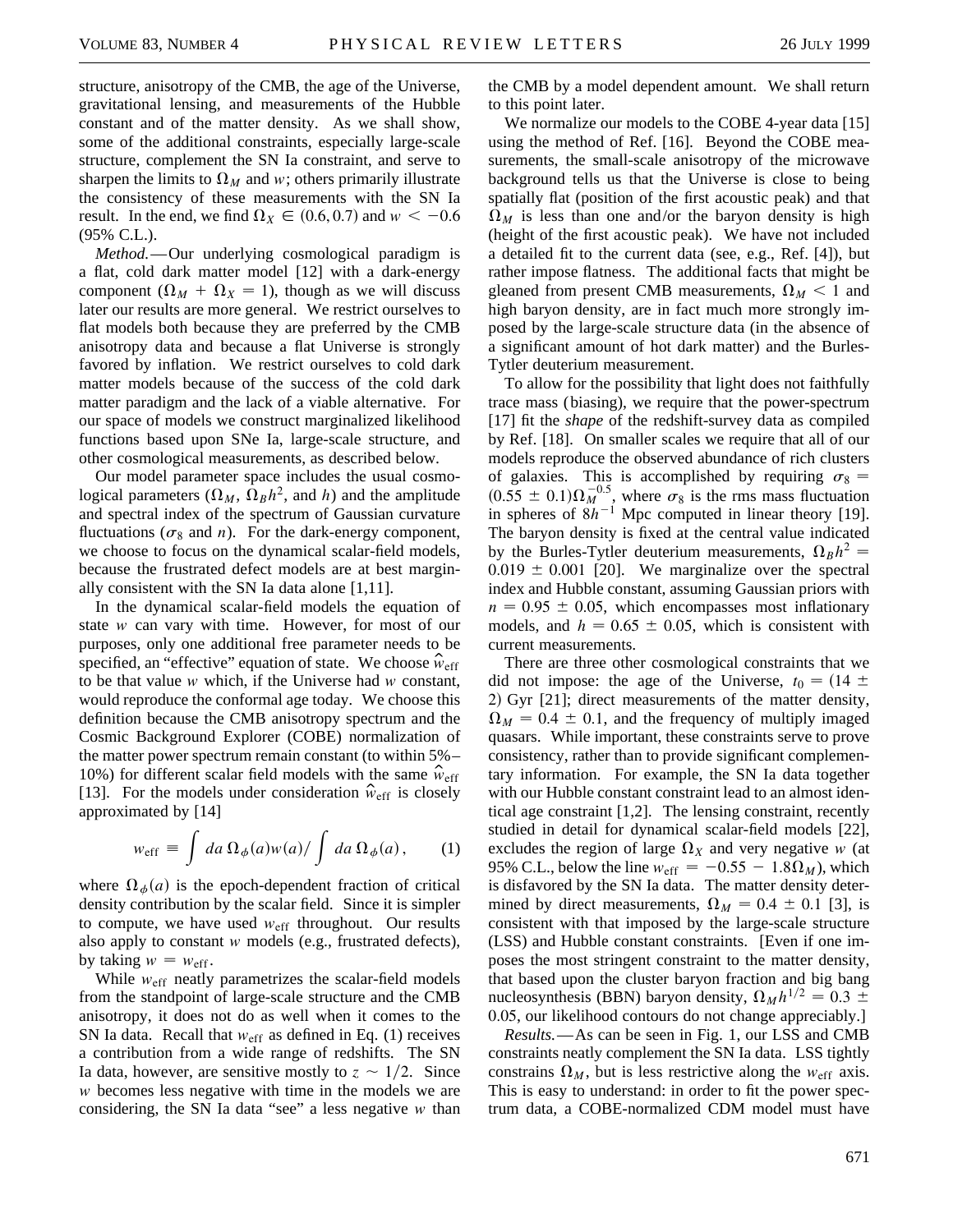"shape parameter"  $\Gamma = \Omega_M h \sim 0.25$  (with a slight dependence on *n*). Together with the constraint  $h = 0.65 \pm 0.65$ 0.05 this leads to  $\Omega_M \sim 0.35$ . This constraint from LSS and CMB is consistent with the direct determinations of  $\Omega_M$  [3]. As discussed in Ref. [7], the  $\sigma_8$  constraint can discriminate against  $w_{\text{eff}}$ ; however, allowing the spectral index to differ significantly from unity diminishes its power to do so.

Note that the SN Ia likelihood contours for the dynamical scalar-field model and the constant-*w* models *are not* the same while the LSS contours are identical. With the fit *C* supernovae of Ref. [1] and the dynamical scalar-field models considered here (quadratic, quartic, and exponential scalar potentials), the contours are displaced by about 0.1 in  $w_{\text{eff}}$ : the 95% C.L. upper limit to  $w_{\text{eff}}$  for the constant *w* models is  $-0.62$ , while for the quartic, quadratic, and exponential potentials for  $V(\phi)$  it is  $-0.75, -0.76$ , and  $-0.73$ , respectively. The reason for this shift is simple: the *w* dependence of LSS is almost completely contained in the distance to the last-scattering surface and  $w_{eff}$  is constructed to hold that constant. On the other hand, the *w* dependence of the SN Ia results is more heavily weighted by the recent value of  $w$ ; said another way, there is a different effective *w* for the SN Ia data. *This fact could ultimately prove to be very important in discriminating between different models.*

Additionally, there is a class of dynamical scalar-field models that have attracted much interest recently [10,23]. For these potentials (here we consider  $V(\phi) = c/\phi^p$ and  $V(\phi) = c[e^{1/\phi} - 1]$ , and a wide range of initial conditions the scalar field settles into a "tracking solution" that depends only upon one parameter (here *c*) and the evolution of the cosmic scale factor, suggesting that they might help to address the "why now?" problem.

For our purposes, the most interesting fact is that each tracker potential picks out a curve in  $\Omega_M$ - $w_{\text{eff}}$  space. Typically the lower values of  $\Omega_M$  go with the most negative values of  $w_{\text{eff}}$  and vice versa (see Fig. 2). This fact puts the tracker solutions in jeopardy, as shown in the same figure. For the tracker models shown here ( $p = 2, 4$  and exponential), the 95% C.L. intervals for the SN Ia and LSS data barely overlap. The situation is even worse for larger values of *p*. A similar problem was noted in Ref. [24].

Finally, we comment on the robustness of our results. While we have restricted ourselves to flat models, as preferred by the CMB data, our constraints do not depend strongly on this assumption. This is because the LSS constraints are insensitive to the flatness assumption, and curvature, which corresponds to a  $w_{\text{eff}} = -\frac{1}{3}$  component, is strongly disfavored by the SN Ia results. We have not explicitly allowed for the possibility that inflationproduced gravity waves account for a significant part of the CMB anisotropy on large-angular scales (i.e.,  $T/S > 0.1$ ), which would have the effect of decreasing the overall amplitude of the COBE normalized power spectrum. In fact, allowing for gravity waves would not change our



FIG. 2. Upper panel: The relationship between  $w_{\text{eff}}$  and  $\Omega_M$ for a selection of tracker potentials. Lower panels: The CMB and LSS likelihoods from Fig. 1 as a function of  $\Omega_M$  (dotted line) and the SN Ia likelihood (solid line, normalized to unity at the peak). As can be seen clearly, tracker models have difficulty simultaneously accommodating the SN Ia and LSS constraints.

results, as this degree of freedom is implicitly accounted for by a combination of *n*, the normalization freedom in the power spectrum, and the uncertainty in the COBE normalization.

Our model space does not explore the full range of possibilities, for example, that neutrinos contribute significantly to the mass density [25] or a nonpower-law or isocurvature spectrum of density perturbations [26]. Even allowing for these possibilities (or others) would not change our results significantly provided that we adopted the mass density constraint,  $\Omega_M = 0.4 \pm 0.1$ . As discussed earlier, it is almost as powerful as the CDM-based LSS constraint.

*Conclusions.*—The evidence provided by SNe Ia that the Universe is accelerating rather than slowing solves one mystery—the discrepancy between direct measurements of the matter density and measurements of the spatial curvature based upon CMB anisotropy—and introduces another—the nature of the dark energy that together with matter accounts for the critical density. SNe Ia alone do not yet strongly constrain the nature of the dark energy.

In this Letter we have shown that consideration of other important cosmological data both complement and reinforce the SN Ia results. In particular, as illustrated in Fig. 1, consideration of large-scale structure leads to a constraint that nicely complements the SN Ia constraint and strengthens the conclusions that one can draw. Other cosmological constraints—the age of the Universe, frequency of gravitational lensing, and direct measures of the matter density—provide information that is consistent with the SN Ia constraint (lensing and age) and the LSS constraint (matter density), and thereby reinforces the selfconsistency of the whole picture of a flat Universe with cold dark matter and dark energy.